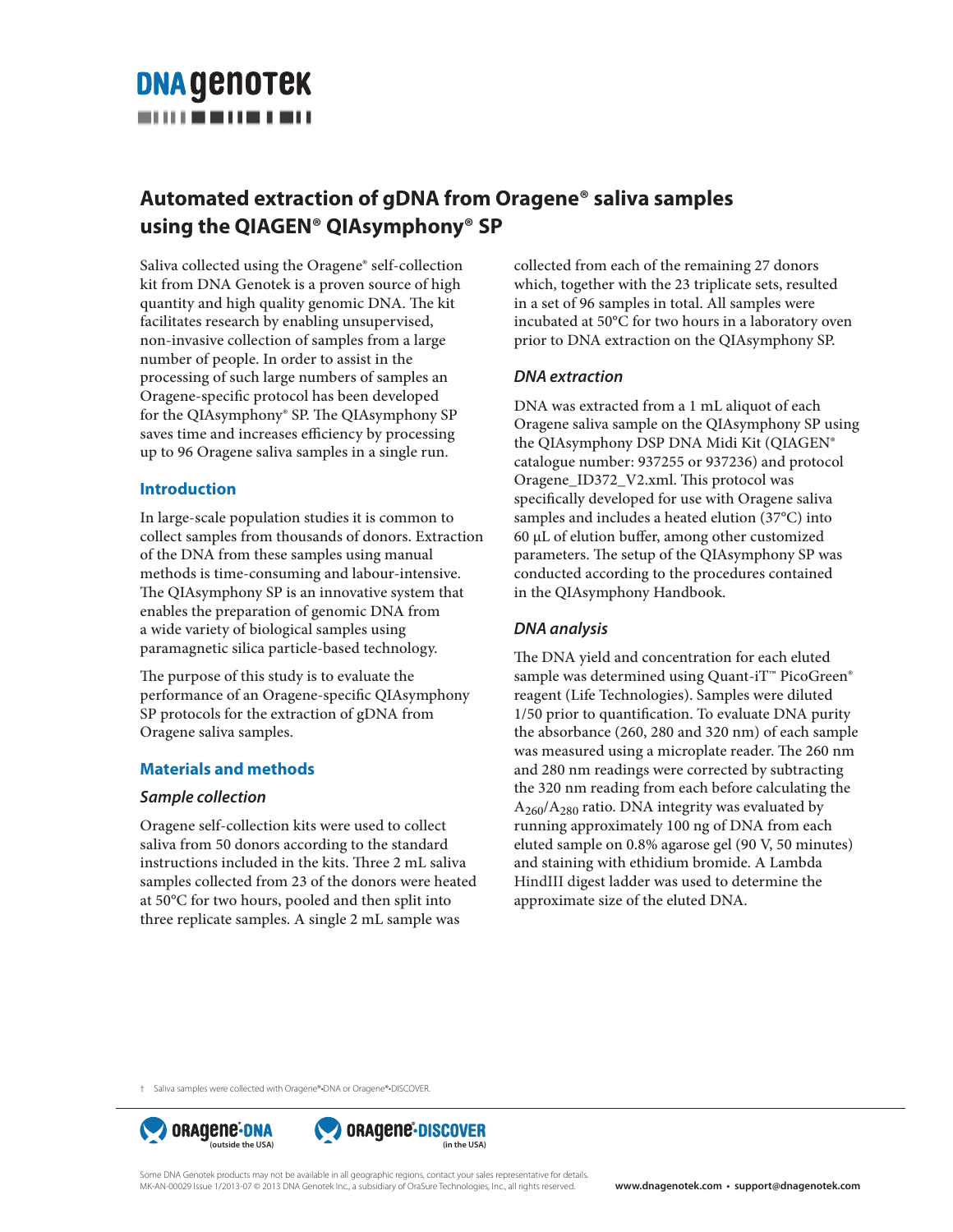#### **Results**

#### *DNA yield and concentration*

From 96 Oragene saliva samples extracted on the QIAsymphony SP, the median DNA yield was 5.3 ug and the average yield was 6.2 ug (Figure 1, right axis).

The median concentration of the extracted DNA was 88.1 ng/ $\mu$ L and the mean was 104 ng/ $\mu$ L (Figure 1, left axis) with a 95% confidence interval of 91.9 ng/ $\mu$ L to 116.1 ng/ $\mu$ L. The concentration range was 14.8 ng/µL to 278.9 µL. Less than 5% of samples fell below 30 ng/µL.

The average  $A_{260}/A_{280}$  ratio of the extracted DNA samples was 1.8.



*Figure 1: DNA concentration and yield obtained from extracting a 1 mL aliquot of Oragene/saliva on the QIAsymphony SP, eluting in a 60 µL volume of elution buffer. The box plot, from top to bottom, represents the maximum, upper quartile, median, lower quartile and minimum values.*

#### *Molecular weight of extracted DNA*

As assessed by agarose gel, the DNA extracted from each sample had a molecular weight equal to or greater than 23 kb (Figure 2).



*Figure 2: Agarose gel of DNA extracted by the QIAsymphony SP from 10 randomly selected Oragene saliva samples. Gel image depicts samples representative of the results obtained from the*  96 samples tested. The first lane contains a Lambda HindIII ladder.

#### *Reproducibility*

Saliva samples were collected in triplicate from 23 of the 50 donors and the DNA extracted as described above. Comparison of the DNA concentrations of replicate eluates indicates a high degree of reproducibility. All samples exhibited a %CV <20 across three replicates with the mean %CV being 8.0 across replicate groups.



*Figure 3: Reproducibility of extraction was tested using replicate aliquots of Oragene/saliva collected from 23 donors. Each dot on the graph represents an individual aliquot. There are three replicates per sample tested.*